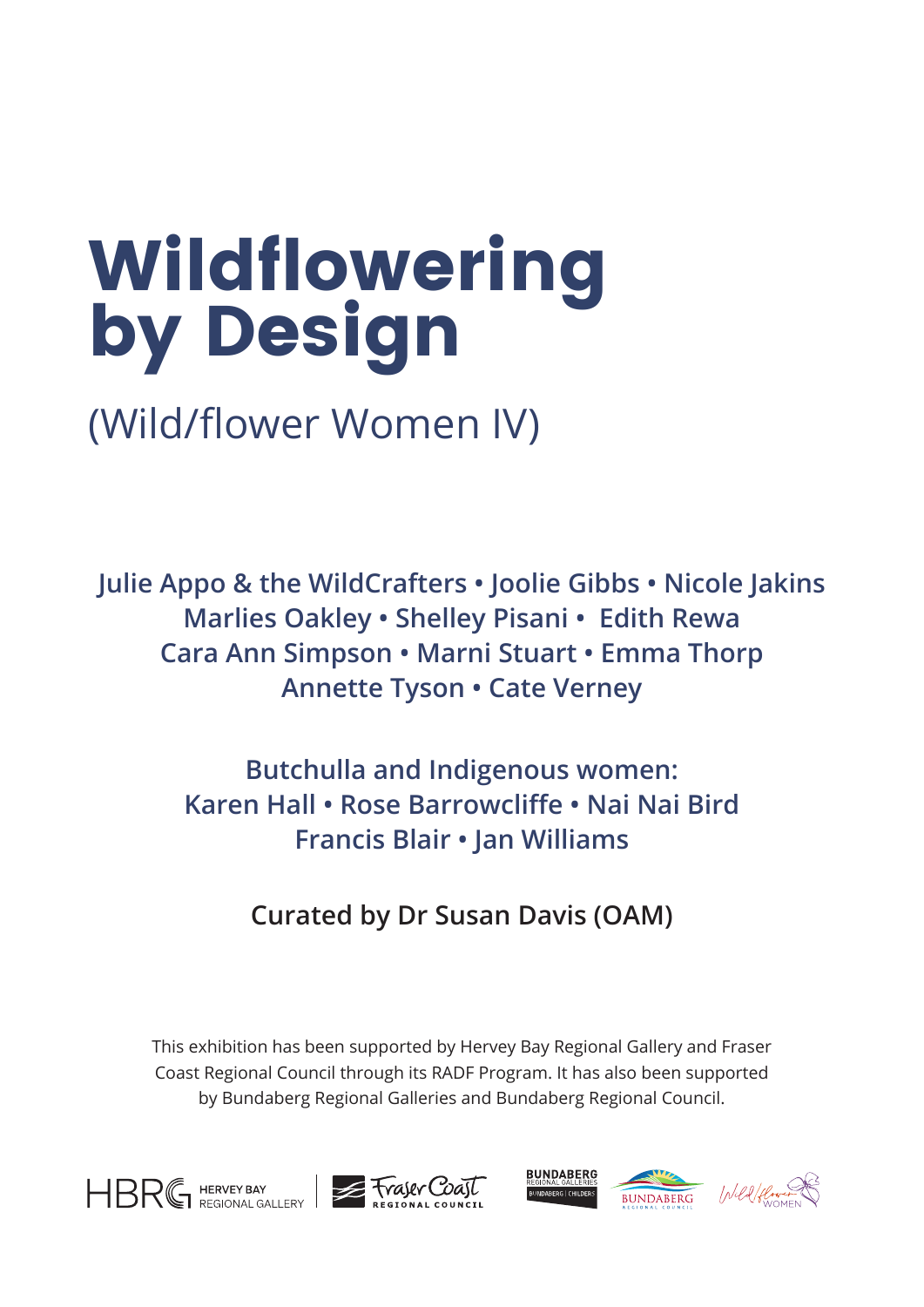Women's connection to nature has long been explored through art and design, for practical and aesthetic purposes. Beginning with Traditional Custodians, then the artists who documented Australia's native plants with colonial botanists, women often turned to wildflowers as subject matter and inspiration. This exhibition seeks to explore contemporary responses to our botanical and wildflower heritage with women artists creating new work across the art and design spectrum.

The exhibition speaks to the heritage of Butchulla and Indigenous women, the concerns of ground-breaking Queensland artists and environmentalists Kathleen McArthur and Vera Scarth-Johnson, and the legacy of Florence Broadhurst who was inspired to create an Australian design culture.

# Wildflowering by Design

Artists from the Fraser Coast, Bundaberg and beyond have examined the historical legacy but then explored their own connections to local landscapes and wildflowers. They have extended their practice to create new, re-imagined works, and a dynamic exhibition experience.

Through transforming nature into art and design, artists create works and objects which can enrich our homes and lives. The works help create a 'nature culture', a broader awareness of our native 'wildflower' heritage, and fresh perspectives on our relationships with the natural world.

Dr Susan Davis (OAM) Wild/flower Women Projects

*We acknowledge the traditional Country and custodianship of the Butchulla and Kabi Peoples and recognise that this Country has always been and continues to be of cultural, spiritual, social and economic significance to them. We recognise the thousands of generations of Custodians past, present and emerging who continue their connection with, and custodianship of Country.*

#### (Wild/flower Women IV)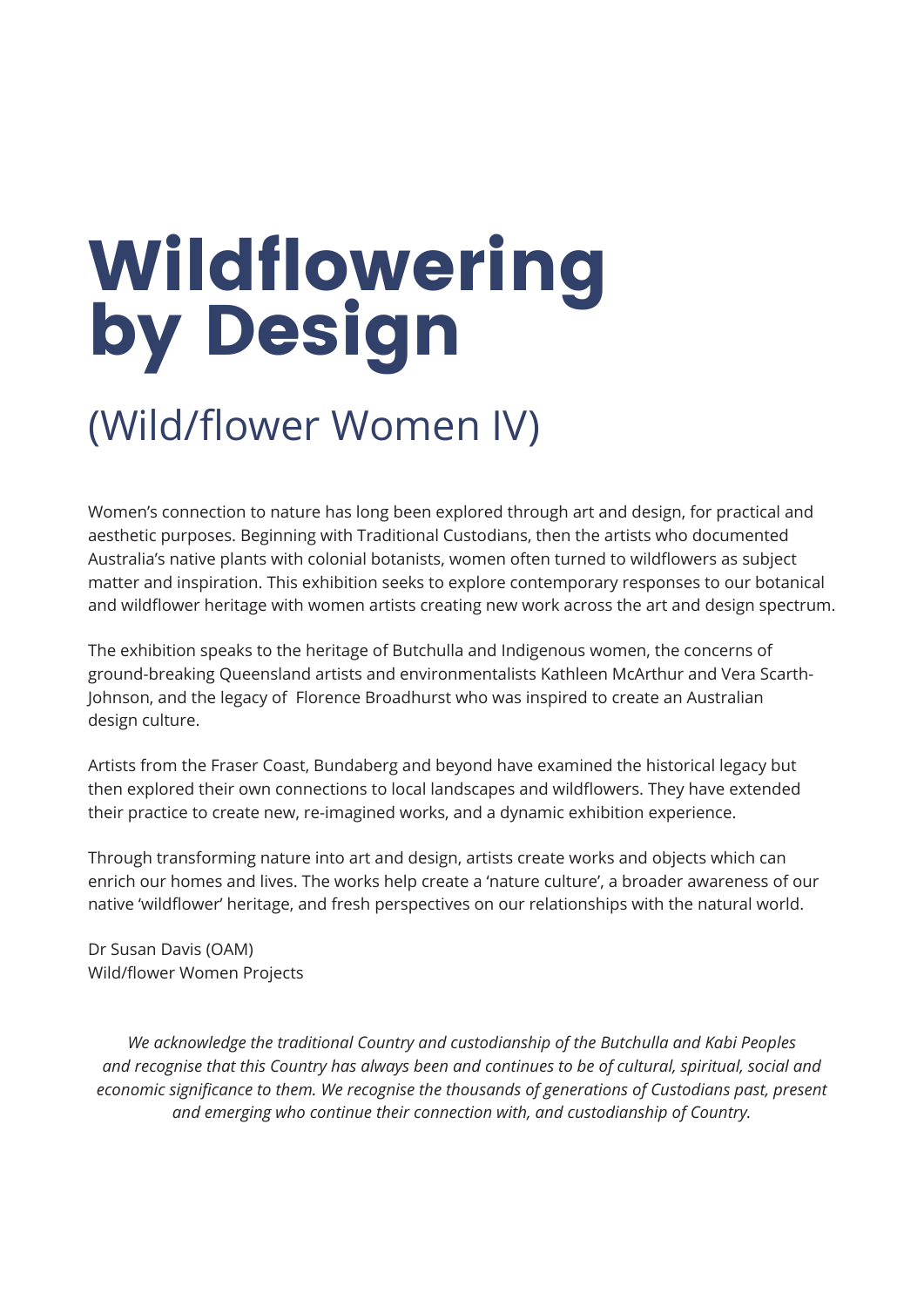We as Aboriginal and Islander Women introduce you to our cultural and spiritual connection with our lands, and the materials and plants which were used and worked with by our Ancestors in this Fraser Coast Region - this region originally known as the Custodial Lands of the Butchulla Peoples.

As with all First Peoples, our Butchulla women held deep knowledge of the plants which could be used for food, medicine, fibre and tool making.

Today, our Butchulla and other Indigenous Women still connect and respect these plants which surround us.

As an introduction to the '*Wildflowering by Design: Wild/Flower Women IV*' exhibition, we share with you here just some ways we as Aboriginal and Islander women continue to represent the beauty and knowledge of our people. Old ways and new, reflected with love and respect for our Ancestral lands.

We join with other 'Wild/flower Women' in walking these lands, identifying and marvelling at the beauty and structures of the many plants and flowers. As you walk upon any lands on this vast continent, respect the custodial people on whose land you wander.

Identify and enjoy your discoveries. Remember that these plants all play a part in the local ecosystem, lifecycle and sustenance of local birds and insects.

Lastly, on your journeys – *Wanya nyin yangu Wanai Djinang djaa* Wherever you go Leave only footprints. *Galangor nyin.*

Thank you.

Karen Hall Butchulla Advisor Wildflowering by Design

#### Galangoor djali, nara – hello and welcome!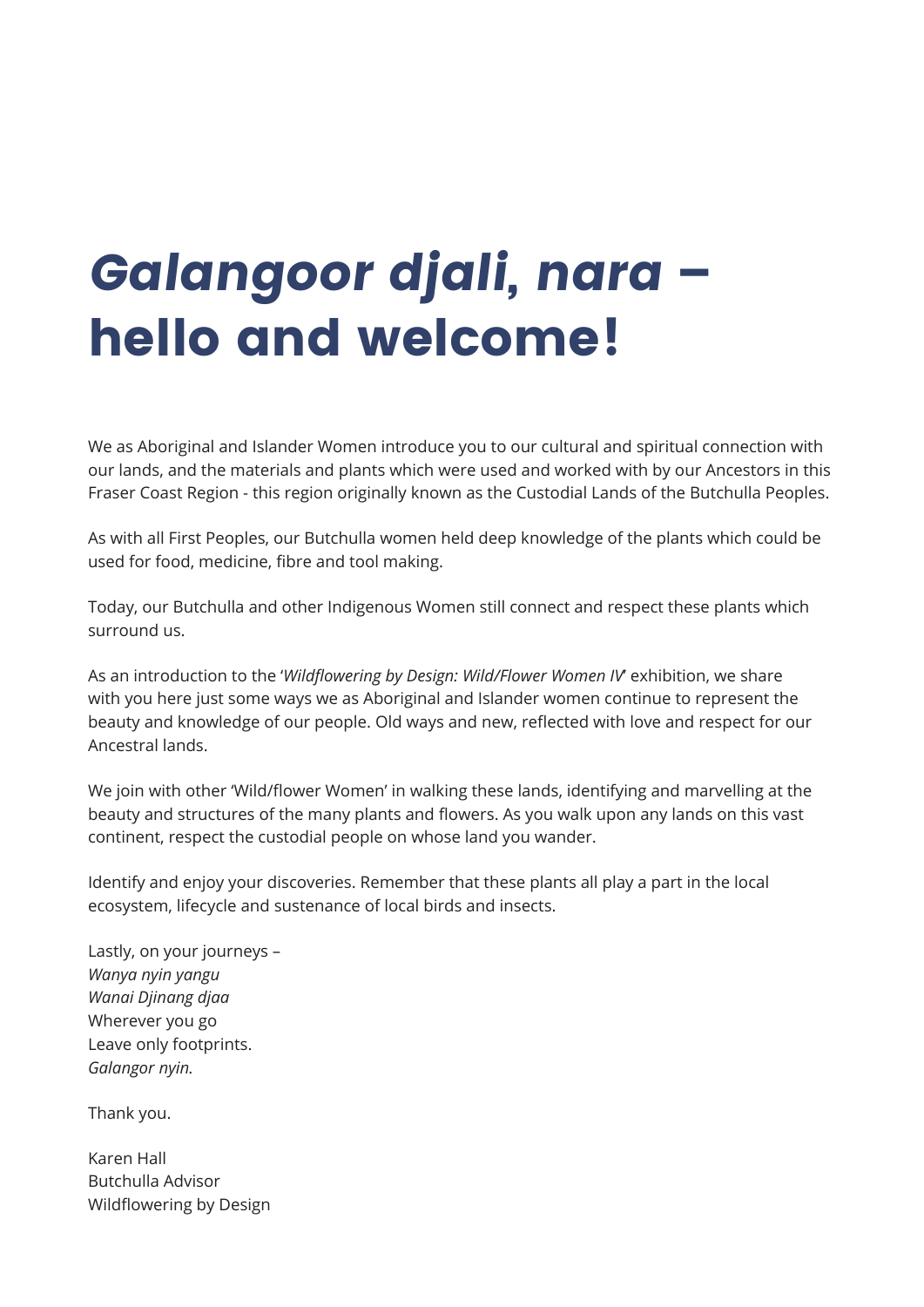Women such as Kathleen McArthur (1915-2000) and Vera Scarth Johnson (1912-1999) we call 'Wild/ flower Women'. This is not only because they loved wildflowers and the wilds of nature, but they were often fiery, 'wild' and difficult to ensure those environments were protected.

Like the wildflowers themselves, our 'Wild/flower Women' resisted being tamed and orderly. They were independent trailblazers who used all means possible, including their writings and artistry to try to inspire a love for our native wildflowers and plants. They used culture, art and design to create a consciousness of our own native flora, wanting Australians to value and respect what grew here naturally, rather than hankering for the green lawns, topiaries and cottage gardens of lands far away.

With this exhibition we celebrate the achievements of those women, who because of their love of the humble and under-appreciated, became champions and pioneers. They provided models of how to use creativity, knowledge and skills of persuasion to ensure we can still enjoy native wildflowers and ecologies today, and care about them into the future.

## Wild/flower Women and our wildflowering legacy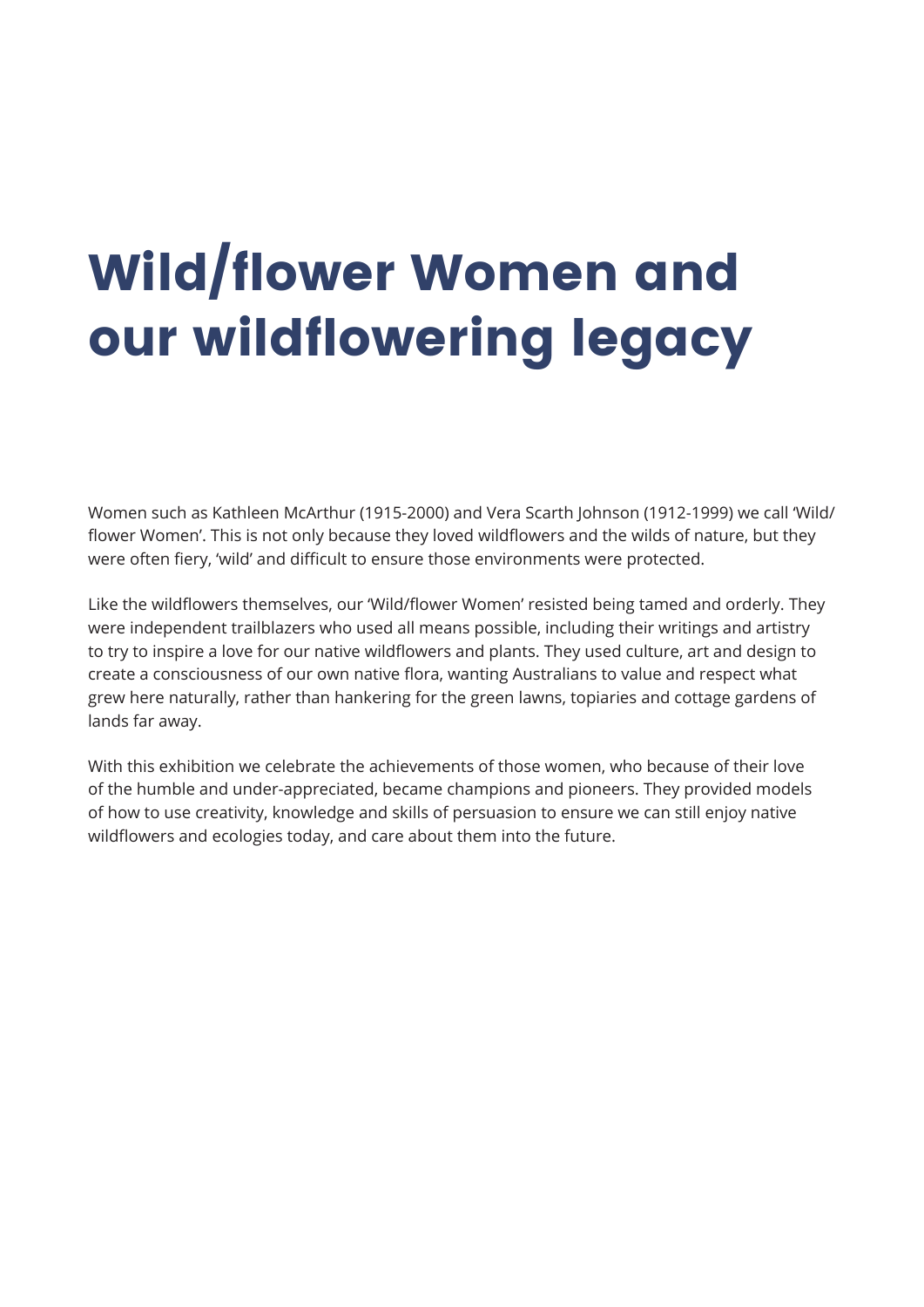The colours of nature, the pigments of the earth, the hues that may be extracted, the materials harvested and transformed.

Within this exhibition you can see old knowledges and women's arts and crafts revisited, revived and reimagined.

You can see natural inks and colours,

Marks and materials from the earth,

Experimentation with what may be extracted from nature,

Dying, weaving, printing, sprinkling, painting,

Works forged to honour the earth, with consideration of sustainability, of treading lightly,

#### Of the earth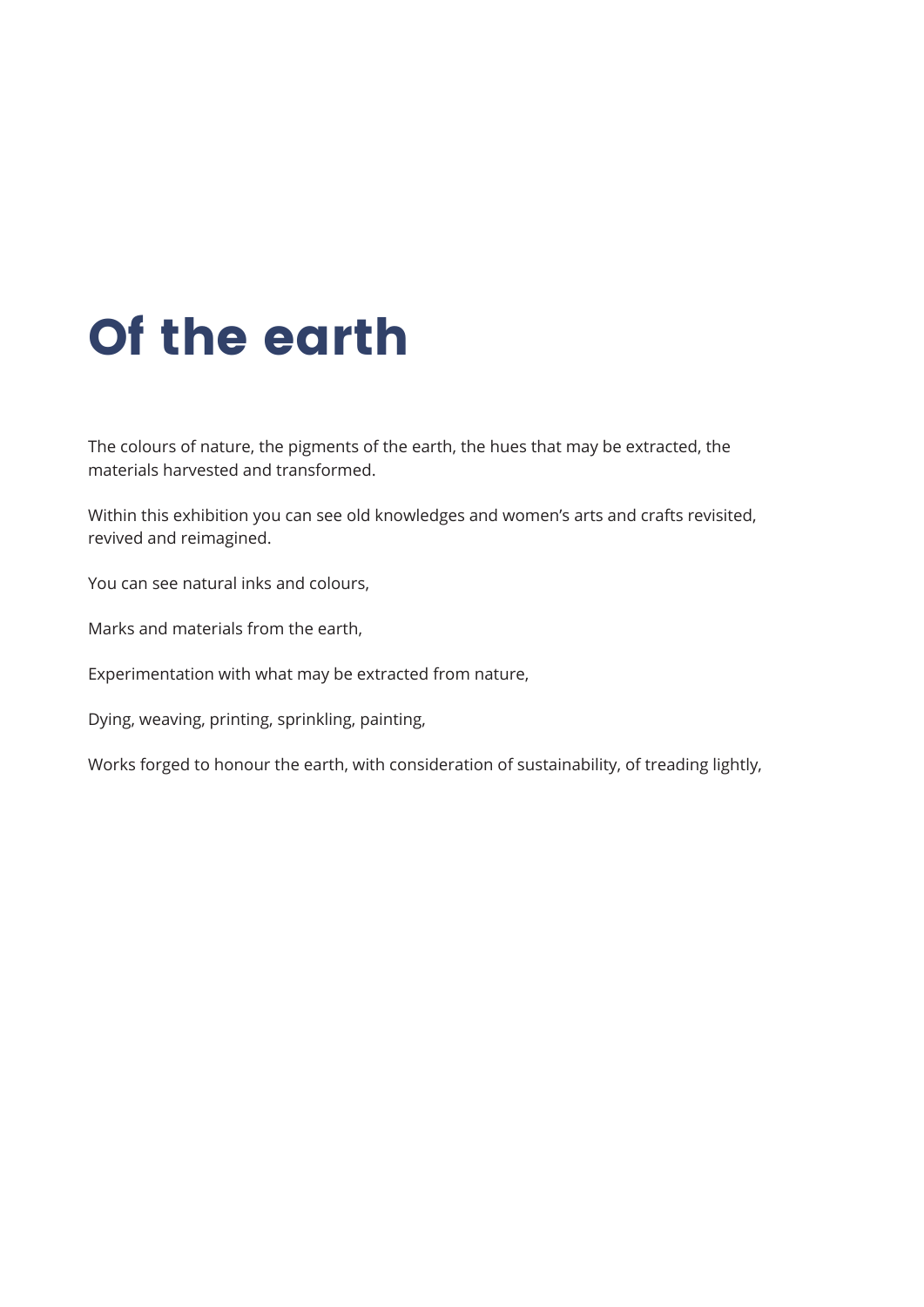**'Wildflowering' is a term coined by Kathleen McArthur and Judith Wright and involves walking, observing, learning, documenting, creating and sharing these experiences with others.**

Kathleen McArthur defined and described going wildflowering as meaning:

…different things to different people. There are those who, with magnifying glass before their eyes, looking every inch the scientist, count stamens, measure hairs, pigeon-hole all the definitive features neatly in order and scoff at common names. Others bring with them an artistic inclination, noting the colours and shapes and shadows in the intimate and in the general landscape. Then there are those precious few who find poetry in a Helmut Orchid "leaning its ear to the ground"; see Irises as "lilac butterflies" and a fox in a Yellow Doubletail …

There are as many different ways to approach the "art of seeing" as there are people who think and feel and one way is as worthy as any other to make of it an enjoyably sensuous experience… (McArthur, *Australian Wildflowers* 52-3)

#### **The term 'wallum' has been adopted to describe the heathland country of South-East Queensland.**

The word 'wallum' is generally acknowledged as having been adopted from Aboriginal language. Kathleen McArthur shared such in her first book:

For those readers unfamiliar with the name, Wallum is the usually flat, badly drained, sandy country of the coast. It is an Aboriginal word some say applied to all species of Banksia, and others say to *Banksia aemula*. The Wallum, being up to the present practically useless for commercial purposes provides our best wildflower shows… (McArthur 1959) p. 2

The name 'wallum' is used to describe heathland in South East Queensland and Northern New South Wales, as well as coastal islands such as K'Gari (Fraser Island), Minjerribah (North Stradbroke) and Mulgumpin (Moreton Island). It is characterised by low-lying plant forms, hardy, prickly plants which are able to withstand wind, salt and sun. There are different types of wallum, mainly the dry heath and wet heath, but also wallum woodland which may also transition into other types of forest and woodland.

## 'Wildflowering in the Wallum'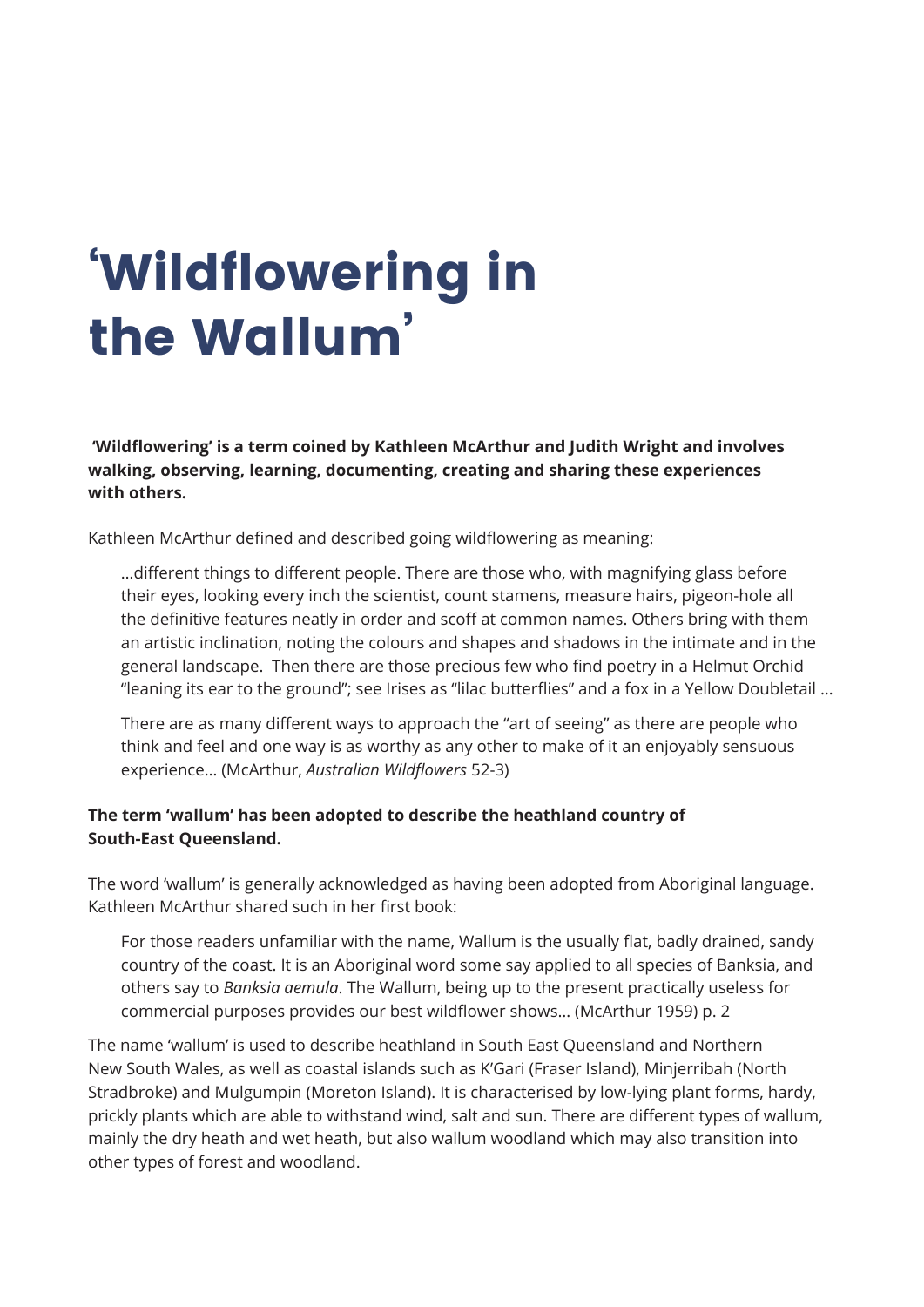Respect for fire and burning has a long history for First Nations' peoples and plays an important role in the lifecycle of many plants within the wallum and the bush.

A number of our artists were drawn to document and reflect upon how the bush responds and regenerates. This was brought home all too readily after fires that ravaged many regions in 2019.

Those impacts and the ideas of resilience and regeneration have been explored by some of our artists through fabric, fibres, ceramics and fashion. They reflect the stark remnants of the scorched landscape and the wondrous revival of the wallum post devastation.

A number of works feature collaborations with other artists and crafts people - quilters, textile and leather artists. This highlights the value of collaboration, and how sharing experiences can be a source of inspiration but also can sustain our creativity and wellbeing.

## Fires, fibres and resilience